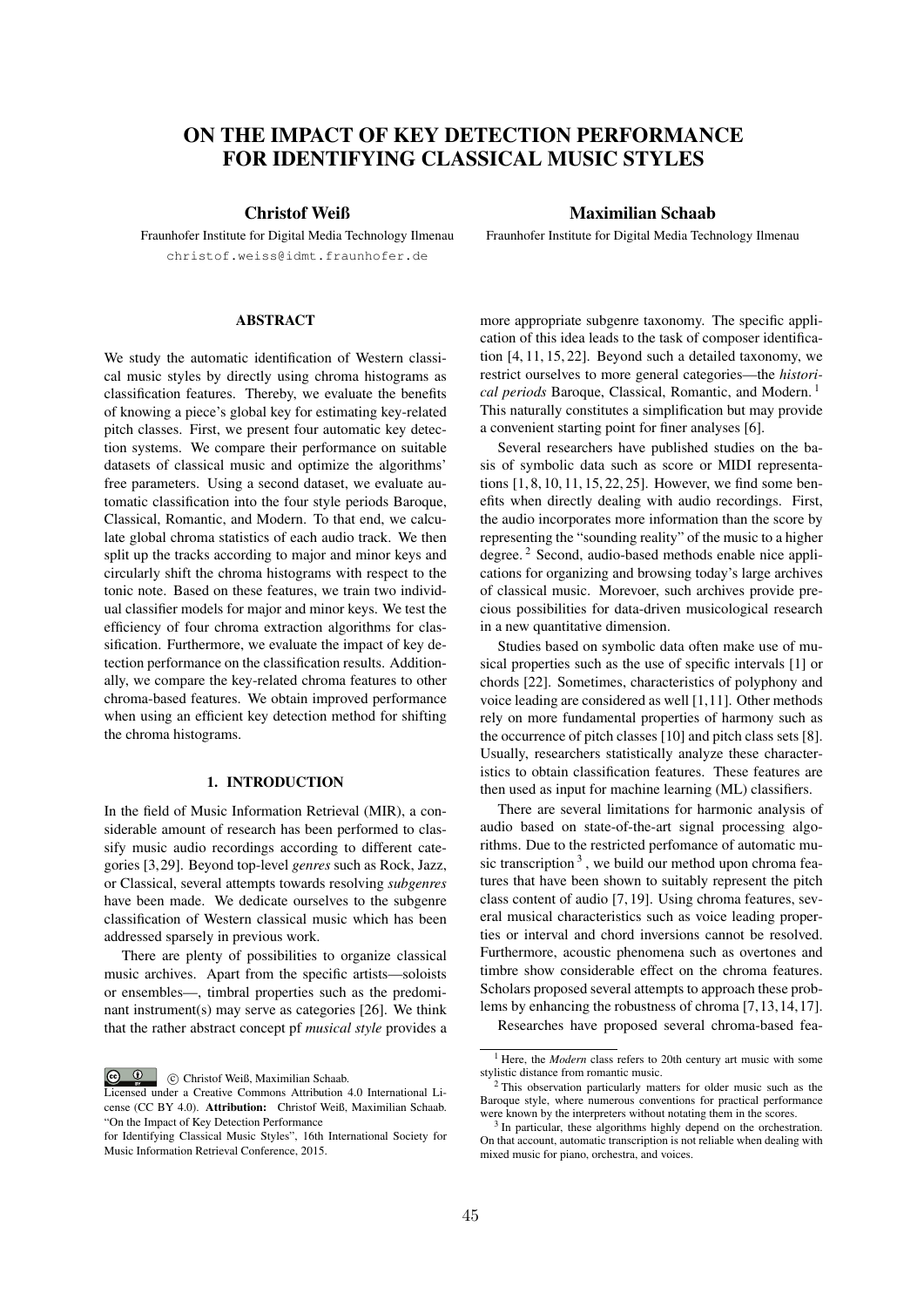ture types for classifying musical genres and styles. Tzanetakis uses the predominant pitch class, its relative amplitude, and the size of the predominant interval as features [29]. Others extract chords from audio and classify based on the chord types and progressions [24]. In [32], interval and chord types are estimated from different chroma resolutions. Furthermore, measures for quantifying tonal complexity have been tested as classification features [33].

In this paper, we want to test a simpler approach that directly uses *chroma histograms* as input for a classifier (Section 2). For tonal music, the chroma distribution of a piece is mainly influenced by the *musical key*. Usually, the notes of the underlying scale and the most prominent chords obtain high values—such as the tonic note or the dominant note. We therefore test the benefits of knowing the global key for classifying with chroma features. To that end, we first compare four key detection methods (Section 2.2) on suitable datasets of classical music and optimize the algorithms' parameters (Section 3.2). Second, we perform classification experiments on a separate dataset of 1600 classical pieces (Section 3.3). As classification features, we use chroma histograms that are shifted on the basis of different key algorithms or ground truth key annotations. We test the influence of considering the key as well as the effect of training separate models for major and minor keys. Finally, we compare these features' perfomance against other chroma-based features introduced in earlier work [32, 33].

## 2. PROPOSED METHOD

In Western classical music, tonality and harmony play a central part for establishing musical form, expression, and style. The use of specific pitches, intervals, and chords—as well as their progressions—constitute typical style markers. They hierarchically depend on each other and contribute to the chroma distribution of a piece. Beyond the high importance of the global key, modulations to other keys entail the use of different chords and pitches. That way, sections in foreign keys considerably contribute to the global chroma histogram—depending on their length. Apart from such harmonic characteristics, instrumentation and timbre may affect the shape of the chroma distribution. Let us consider a simple major triad: Depending on the instrumentation, the root, third, or fifth note may be more pronounced leading to different chroma vectors.

Some of these differences may serve to resolve subtler stylistic differences. In Figure 1, we show two chroma histograms of symphony movements by Schumann and Brahms, both in a major key and centered to their respective tonic note  $(C \text{ and } F)$ . Though these composers have much in common—a part of their lifetime, the cultural background, and several inspiring persons—the pieces considerably differ in their pitch class histograms. One reason may be the more complex harmony in Brahms' music—the chromatic pitch classes such as  $F\sharp$ ,  $C\sharp$ , and  $Ab$  are enhanced compared to Schumann's equivalents. Moreover, Brahms' instrumentation often emphasizes the chords' third notes. This could explain the increased val*Schumann, 2nd symphony, 1st mvmt.* (C major)



Figure 1. Chroma histograms for Schumann's 2nd symphony, 1st movement in C major (upper plot) and Brahms 3rd symphony, 1st movement in F major (lower plot). The histograms are arranged according to the circle of fifths and centered to the respective tonic note. We normalize the distributions to the  $\ell_2$  norm in order to ensure comparability.

ues for D, A, and E—the triad thirds of the main chords BbM (subdominant), FM (tonic), and CM (dominant), respectively. Another explanation for this observation could be a modulation to the local key A major for a considerable amount of time. Such modulations to third-related *mediant keys* are common in late romantic music.

To describe such characteristics, the *relative* pitch classes are important. Therefore, we need information about the global key. Sometimes, this metadata is provided in musical archives. However, such annotations are often incomplete. For work cycles and multi-movement works, we usually find only one key ("Symphony in F major") which single movements may differ from. For those reasons, we test automatic methods for audio key detection and evaluate the influence of their performance on the overall classification results. We also compare automatic key detection to the use of ground truth key annotations.

Apart from the tonic note, the mode (major / minor) is of high importance, since the harmonic structure of minor pieces fundamentally differs from the one in major. To that end, we split up our data and train a separate model for each mode. Section 2.3 outlines the details of this idea.

#### 2.1 Chroma Features

In audio signal processing, chroma features have been shown to suitably represent tonal characteristics [7, 19]. For a chromagram, the spectrogram bins are mapped into a series of 12-dimensional chroma vectors  $\mathbf{c}$  =  $(c_0, c_1, \ldots, c_{11})^T \in \mathbb{R}^{12}$ . These vectors represent the energy of the pitch classes that are independent from the octave. To reduce the influence of overtones and timbral characteristics, several chroma extraction methods have been proposed. We consider six different approaches: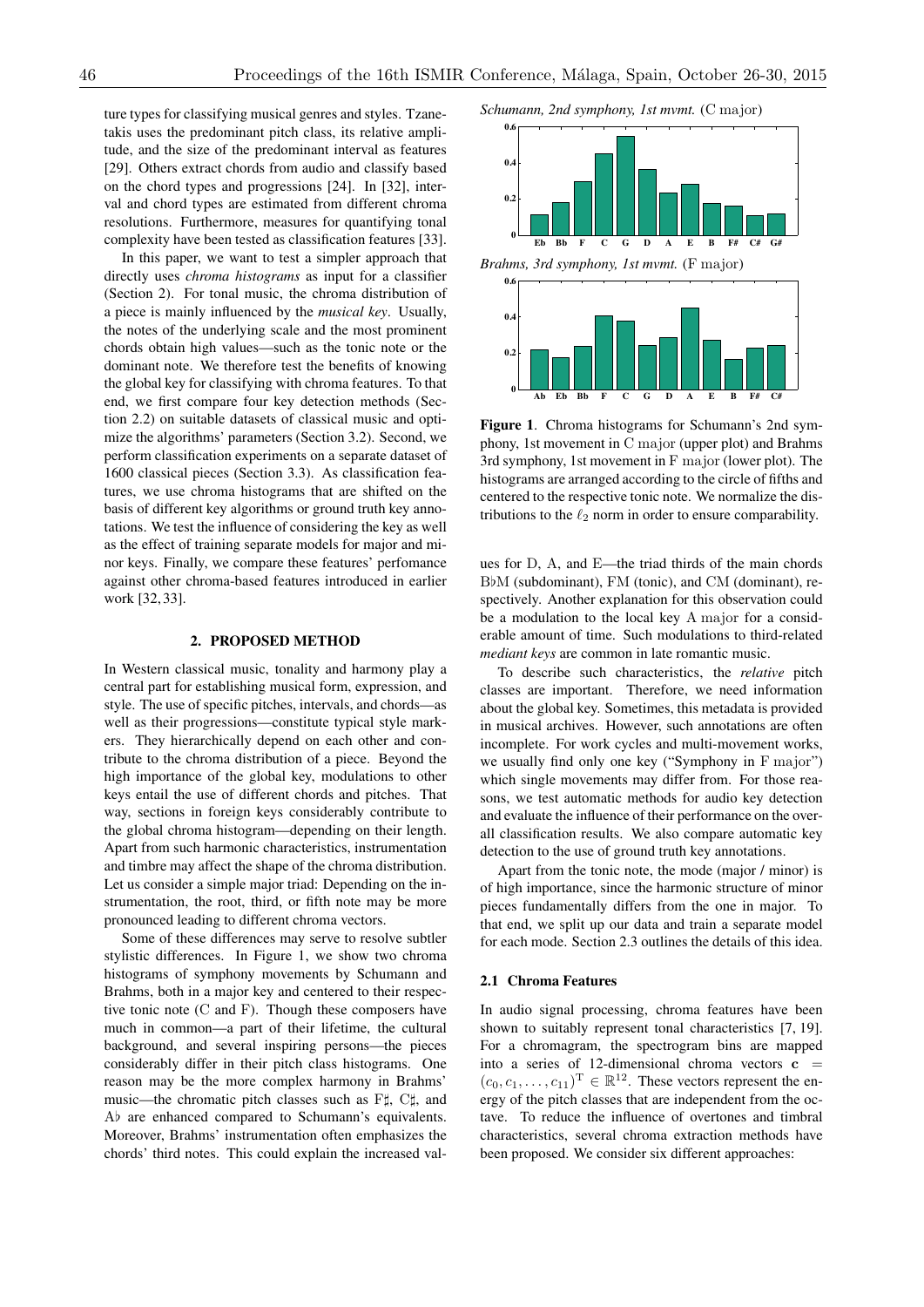- (i) CP. This algorithm [21] is based on a multirate filter bank and published in the Chroma Toolbox [18]. We use the *Chroma Pitch* as our baseline feature.
- (ii) CLP. Jiang et al. found improvement of chord recognition when using logarithmic compression before octave summarization. We use the *Chroma Logarithmic Pitch* with compression parameter  $\eta = 1000$ which performed best in [9].
- (iii)  $CRP$ . Müller and Ewert proposed a method to eliminate timbral information using the Discrete Cosine Transform—*Chroma-DCT-Reduced Log Pitch* [17].
- (iv) HPCP. These *Harmonic Pitch Class Profiles* consider the overtones for the chroma computation [7].
- (v) EPCP. In [27], *Enhanced Pitch Class Profiles* [13] performed best in a chord matching experiment. This algorithm makes use of an iterative procedure (harmonic product spectrum). We use three iterations.
- (vi) NNLS. Mauch introduced an approximate transcription step based on a *Non-Negative Least Squares* algorithm [14]. The resulting chroma features led to a considerable boost of chord recognition performance. The code is published as a "Vamp" plugin. <sup>4</sup>

We compute the initial chroma features with a resolution of 10 Hz. In order to eliminate the influence of dynamics, we normalize to the  $\ell^1$  norm so that

$$
||\mathbf{c}||_1 = \sum_{n=0}^{N-1} |c_n| = 1.
$$
 (1)

## 2.2 Key Detection Algorithms

For automatic key detection, we compare four approaches that have been tested successfully on classical music data.

- (1) Template matching. For this standard method, the distance between a chroma histogram and a key profile is computed for each of the 24 keys. The profile minimizing the distance gives the global key [28].
- (2) Profile learning. Van de Par et al. improved the profile matching algorithm by using a learning procedure for the key profiles [30]. Furthermore, they emphasize the beginning and ending section of the pieces. We extend this idea by separately weighting beginning and ending section. Therefore, we introduce new parameters  $\beta$  and  $\gamma$  to emphasize the beginning and ending, respectively—along with the parameter  $\alpha$  from [30].
- (3) Symmetry model. Another class of key finding algorithms makes use of geometrical pitch models [2, 5]. We use the symmetry model by Gatzsche and Mehnert that was evaluated for key detection in [16].
- (4) Final chord. The algorithm proposed in [31] considers the final chord to estimate the tonic note of the global key—combined with a profile matching for estimating the mode. This algorithm was tested on three datasets of classical music.

### 2.3 Classification Features

The basic idea of this paper is to directly use chroma histograms for classification of music styles. We therefore sum up the *M* chroma vectors  $c^1, \ldots, c^M$  of a piece in order to obtain a  $\ell_1$  normalized chroma histogram h:

$$
\widehat{\mathbf{h}} = \sum_{i=1}^{M} \mathbf{c}^i , \quad \mathbf{h} = \widehat{\mathbf{h}} / ||\widehat{\mathbf{h}}||_1
$$
 (2)

In order to compare the impact of the chroma computation method, we use four different chroma algorithms from the ones presented in Section 2.1: CP, CLP, EPCP, and NNLS.

As the main contribution of our work, we want to evaluate the relevance of key information for classification. To this end, we test different combinations of key estimation and classification algorithms. Using 3-fold crossvalidation, we randomly split our dataset into a training fold  $(2/3)$  and a test fold  $(1/3)$ . For the training stage, the ground truth key annotations are used to split up the data into pieces in major and minor modes. With the same key information, we circularly rotate the chroma histograms so that the tonic note is on the first position:

$$
h_k^{\text{rotated}} = h_{(k-k^*) \text{ mod } 12},\tag{3}
$$

with  $k \in [0 : 11]$  and  $k^*$  denoting the chroma index of the tonic note  $(k^* = 0$  for C, etc.). For testing, we use one of the four automatic key detection algorithms presented in Section 2.2. With this key information, we split up the test data according to the mode and again rotate each chroma histogram with respect to the tonic note. The full processing chain of our approach is shown in Figure 2.

To compare against existing methods, we use other types of chroma-based classification features. In [32], a set of *template-based features* for estimating the occurence of interval and chord types has been proposed. To this end, chroma features are smoothed to different temporal resolutions followed by a multiplication of chroma values according to interval and chord templates. Another group *tonal complexity features*—makes use of statistical measures on the chroma distribution in order to estimate the tonal complexity of the music on different time scales [33].

#### 3. EVALUATION

In order to estimate the classification performance on unseen data, we apply a two-step evaluation strategy. First, we test the key detection performance of the four methods presented in Section 2.2 and optimize the algorithms' free parameters (Section 3.2). Second, we perform classification experiments on a different dataset using a Random Forest classifier with chroma histograms as input features. We train separate models for major and minor pieces, respectively. For estimating the importance of the algorithm's elements, we conduct several baseline experiments.

## 3.1 Datasets

In our studies, we make use of different datasets. To evaluate key detection performance and optimize param-

<sup>4</sup> http://isophonics.net/nnls-chroma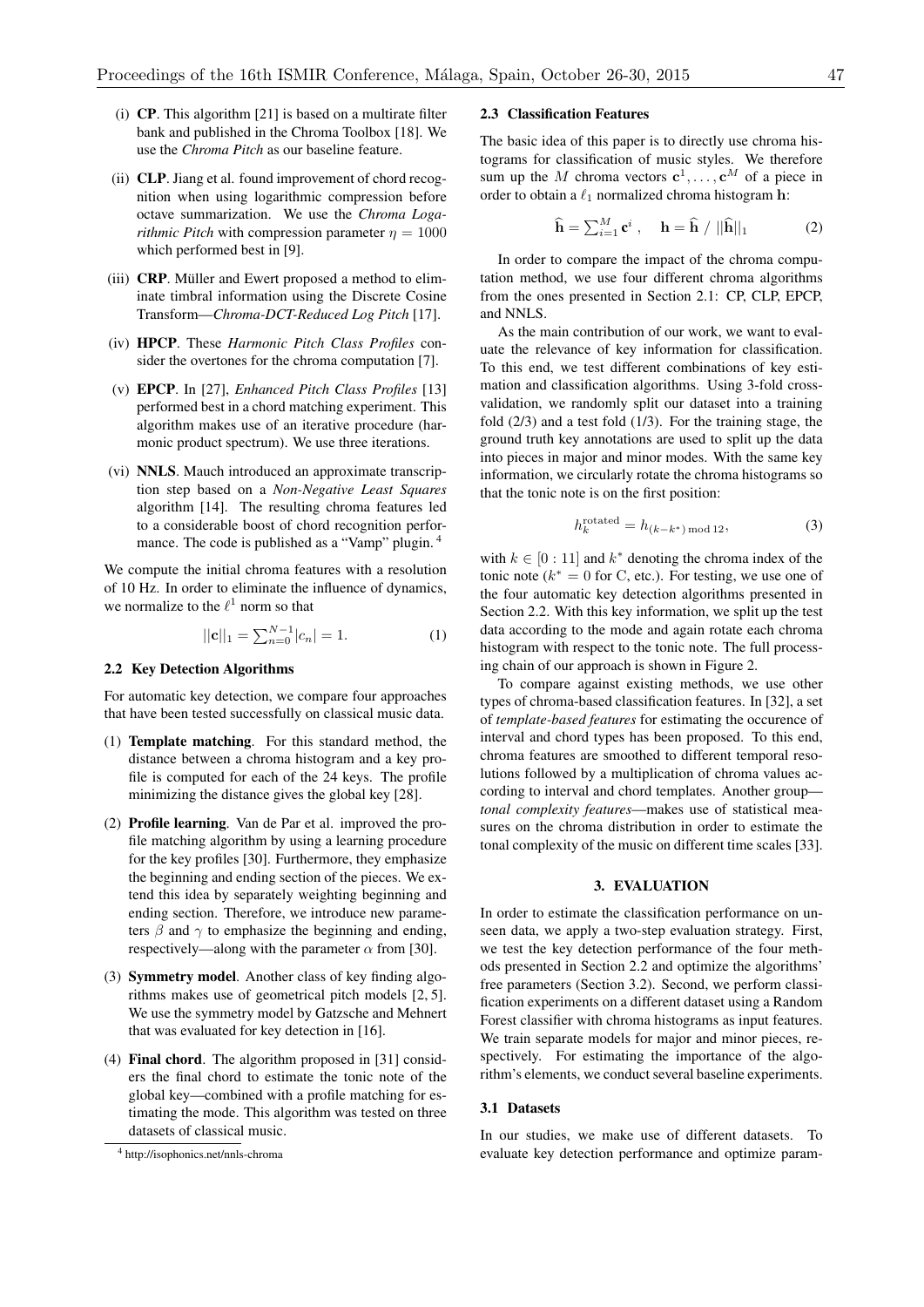

Figure 2. Flow diagram for the classification procedure. For performing cross-validation, the data is split up into training and test set. Each set is sorted with respect to the mode by using different key algorithms or ground truth key annotations (key 1 / key 2), respectively. The trained models for major and minor keys are then used to classify the respective test data.

eters, we use three datasets of classical music recordings with corresponding key annotations. This data has been used for evaluating key detection in published work [23, 30, 31]. The first set (*Symph*) comprises classical and romantic symphonies—each with all movements—from 11 composers containing 115 tracks in total. The second one—a selection from *Saarland Music Data Western Music* (*SMD*) [20]—includes music for solo instruments, orchestra, and chamber music. The key annotations for 126 selected tracks that show clear tonality are available on the corresponding website.<sup>5</sup> Third, we recompiled a dataset of piano music recordings (*Pno*) used for key detection in [23, 30]. This data comprises 237 piano pieces (Bach, Brahms, Chopin and Shostakovich). We consider these datasets as training data for the key detection step, thus justifying the overfitting procedure for the parameters.

For the classification experiments, we make use of another dataset (*Cross-Era*) containing 1600 audio recordings of classical music as used in [32, 33]. The data is balanced with respect to the historical periods (each 400 tracks for the Baroque, Classical, Romantic, and Modern period) and instrumentation (200 piano pieces and 200 orchestral pieces per class). We collected expert annotations for the key of 1200 tracks. The modern class has not been considered due to a high amount of atonal pieces. For atonal pieces, we assume little influence of key detection on classification with chroma histograms. <sup>6</sup> The data is not balanced with respect to the key or the mode (major/minor). We show the key distribution in Figure 3.

#### 3.2 Key Detection Experiments

For estimating the optimal parameters, we run each algorithm with different parameter settings in a stepwise fashion. To that end, we optimize each parameter by maximizing the weighted total performance  $\Lambda_t$ 

$$
\Lambda_{\rm t} = (115 \,\Lambda_{\rm Symph} + 126 \,\Lambda_{\rm SMD} + 237 \,\Lambda_{\rm Pno})/478 \quad (4)
$$



Figure 3. Key distribution (annotations) of the periods Baroque, Classical, and Romantic (1200 pieces) in the dataset *Cross-Era*. Major keys are shown in black and upward direction, minor keys are in grey downwards. The tonic notes are arranged according to the circle of fifths.

and fix the remaining parameters to default or best fit values. For the basic chroma features, we test the six types presented in Section 2.1. We obtain the following results for the different algorithms:

- (1) Template matching. We test three pairs (maj / min) of profiles proposed by Krumhansl [12], Temperley [28], and Gomez [7]. In our study, the latter ones performed best. Though these profiles have been developed in combination with HPCP features, NNLS features outperformed these features (84.7 %) followed by CLP.
- (2) Profile learning. For the profile training, we performed a cross-validation with 98 % training data, 2 % test data, and 5000 repetions following [30]. We found best performance for CLP chroma features (92.3 %) closely followed by NNLS—together with parameters  $\alpha = 2$ ,  $\beta = 1$ , and  $\gamma = 0.25$ . We could not reach the result presented in [30] (98 % on the *Pno* dataset). As a reason for this, we assume that the specific chroma features presented in that work (including a masking model) provide additional benefits.

<sup>5</sup> http://www.mpi-inf.mpg.de/resources/SMD

<sup>&</sup>lt;sup>6</sup> For example, a dodecaphonic piece of music shows nearly equal pitch class distribution. Thus, its chroma distribution is practically invariant to cyclic shifts.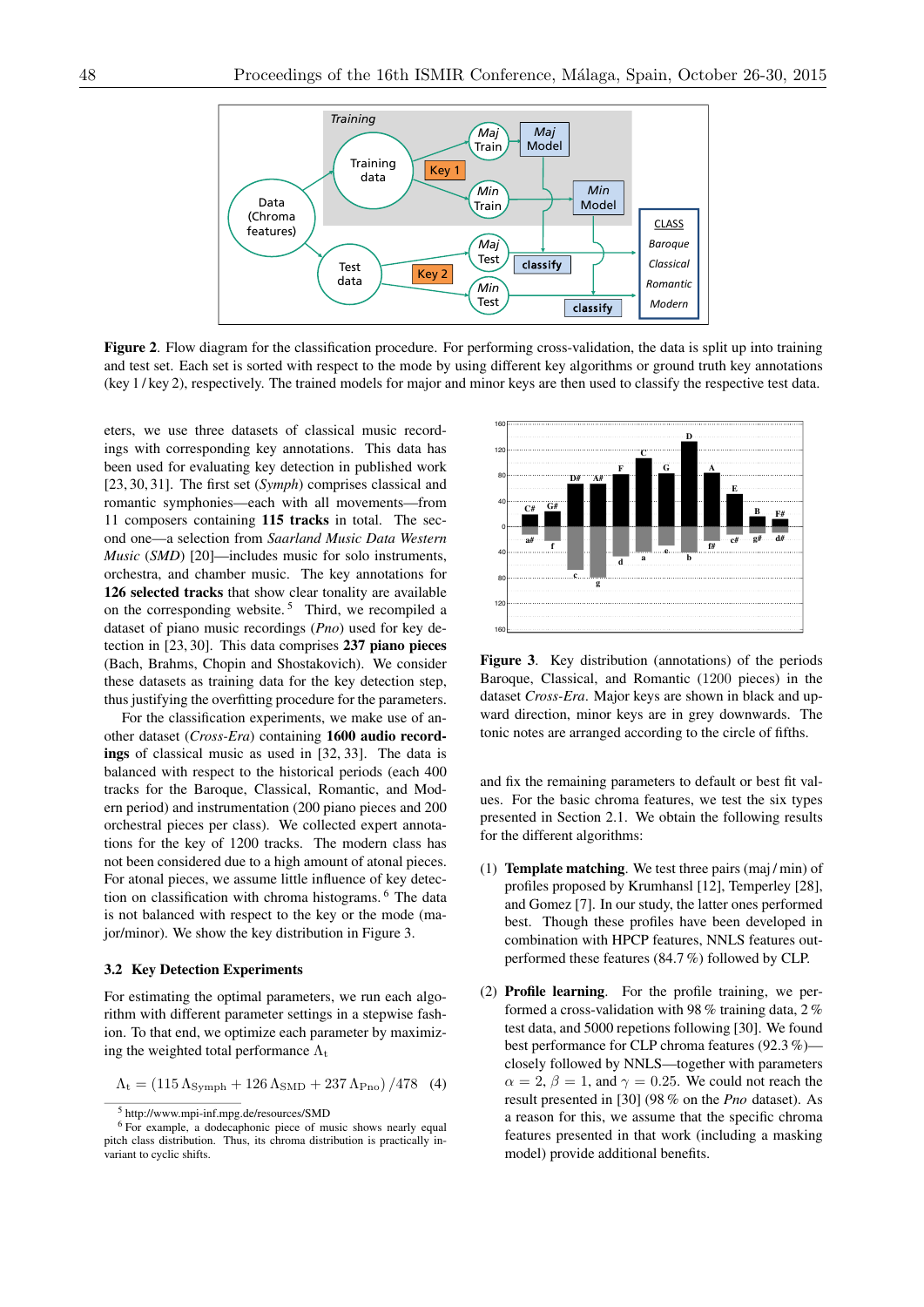

Figure 4. Evaluation of different key detection algorithms. Here, we show the individual key recognition accuracies for the three datasets of classical music. As the basic feature, we compare six types of chroma features.

- (3) Symmetry model. This algorithm worked best in conjunction with NNLS chroma. The optimal pitch set energy threshold was found at  $f_{\text{TR}} = 0.12$ . The angular vector value came out best at  $w_{sym} = 0.53$  leading to a total performance of 82.6 %.
- (4) Final chord. The final chord algorithm obtained optimal results on the basis of CP chroma features. For the parameters,  $N = 19$  final frames, a root-scale weight exponent of  $s = 0.9$ , an energy threshold of  $f_e = 0.19\%$ , and the weight exponents template  $\mathbf{m}^{(2)}$ have come out best (93.7 % accuracy).

The overall results for the key detection evaluation are shown in Figure 4 for the individual datasets. All algorithms considerably depend on the chroma extraction method—especially when the data includes piano music (*Pno*, *SMD*). NNLS features often obtained the best results and seem to be the most stable basis for key detection methods. EPCP features are not a good choice for this purpose. The profile learning and the final chord algorithms performed similarly. Hereby, the first one is rather data-dependent whereas the final chord algorithms requires a fine parameter tuning. In the following, we use the final chord algorithm that showed a slightly better total rate (93.7 %) compared to the profile training method (92.3 %).

Finally, we test the four key detection methods on a subset of the *Cross-Era* dataset (Section 3.1) using 1200 tracks with key annotations. For each method, we use the feature and parameter setting performing best in the previous experiments.<sup>7</sup> We obtain a performance of 83.9 % for the template matching algorithm  $(1)$ , 87.1 % for the profile learning  $(2)$ , **80.4** % for the symmetry model  $(3)$ , and 85.4 % for the final chord based method (4). Compared to the optimization datasets, the performance is worse and the differences between the methods are smaller. Profile learning and final chord stay with best results. However, the learning strategy (2) seems to be more robust than the parameter-dependent final chord algorithm (4).

#### 3.3 Classification Experiments

By using the method and parameters performing best in Section 3.2, we now test the influence of key detection on automatic style classification based on the *Cross-Era* dataset. We use a Random Forest (RF) classifier. In order to avoid problems due to the *curse of dimensionality*,



Figure 5. Classification accuracies for different types of chroma features for classification, four classes, *key 1*  $=$  *key*  $2 =$  final chord. Bars and error marks indicate mean and standard deviation over 100 initializations of the cross-validation. Here, we do not use LDA (only twelvedimensional features).

we transform the feature space using Linear Discriminant Analysis (LDA) with three output dimensions. For evaluation, we conduct a 3-fold cross-validation. We use the chroma histograms over the full piece as classification features. As our basic idea, we rotate the chroma histograms to the tonic note (Section 2.3). In the ideal setting, we use the ground truth key annotations for the training data (*key 1*). For the test data (*key 2*), we use the automatically detected key from the final chord algorithm (see Section 3.2).

Major and minor keys exhibit very different tonal structures resulting in distinct typical chroma distributions. The mode-related properties in the chroma distribution may heavily overlay the more subtle differences originating from style. We therefore split up the data into major and minor pieces by using key annotations (training set, *key 1*) or automatic key detection (test set, *key 2*), respectively. On the resulting training data sets, we train separate classification models for major and minor keys. The test data is then classified into style periods using the appropriate classifier model. This procedure is visualized in Figure 2. We then repeat the classification by using the next fold as test data. The whole cross-validation is performed 100 times with new random initialization of the folds.

First, we test the influence of the specific chroma feature implementation on the classification performance. In this experiment, we use the automatic key (final chord algorithm) for both training and test. The results are shown in Figure 5. Classification performance considerably depends on the chroma type. Here, logarithmic compression (CLP)—enhancing weak components—does not improve classification performance. CP and EPCP features perform

 $7$  For the profile learning approach, the profiles are also trained on the previously used datasets *Symph*, *SMD*, and *Pno*.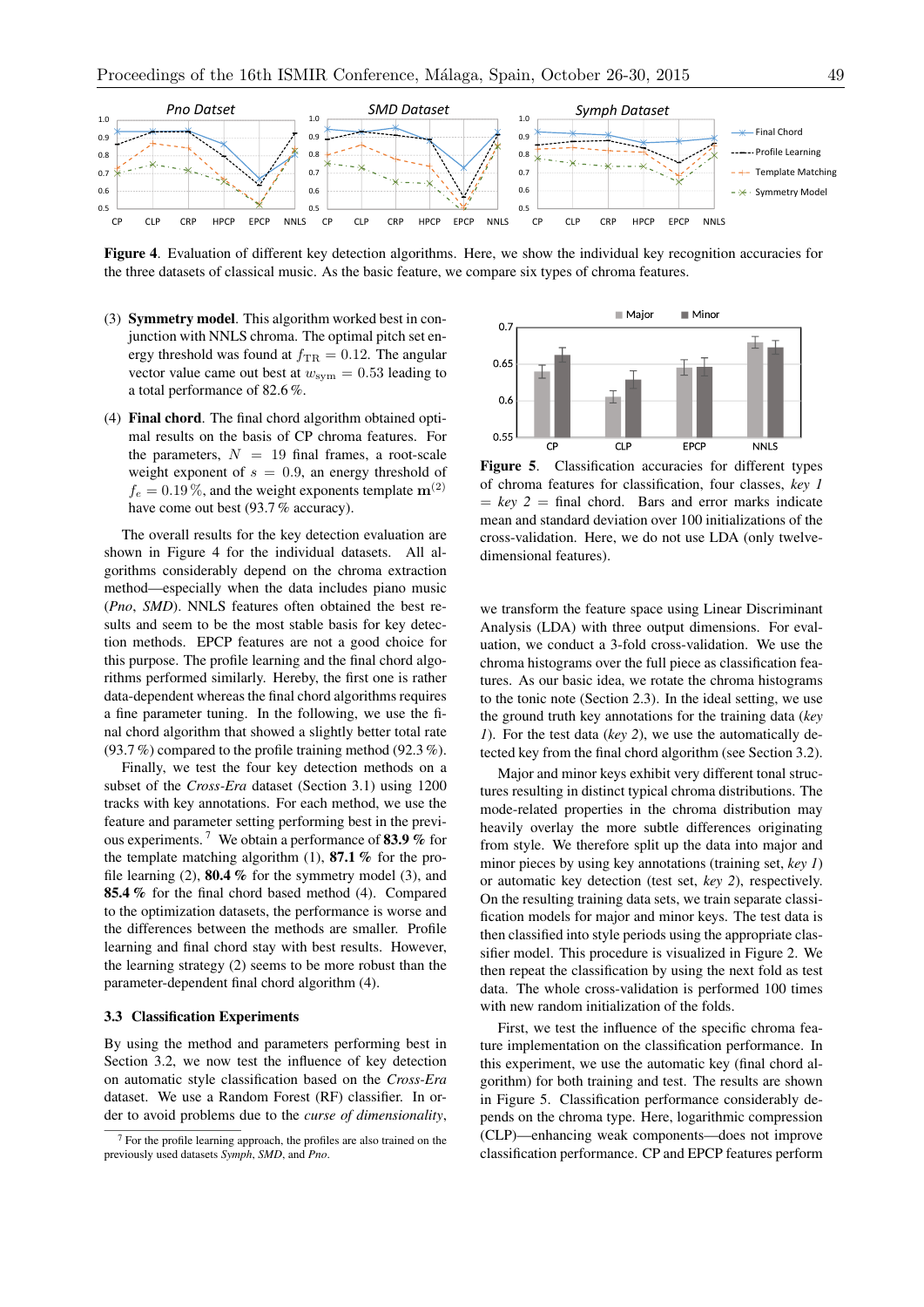

Figure 7. Classification accuracies for different combinations of chroma-based features, four classes, NNLS features. The varying dimensionality of the feature collections is reduced to three dimensions by using LDA.



Figure 6. Classification accuracies based on different key detection methods (for *key 1* and *key 2*), three classes, NNLS features. Here, we do not use LDA transformation.

Table 1. Classification results for different key method combinations, three classes, NNLS features.

| Key 1        | Key 2                     | Major | Minor    |
|--------------|---------------------------|-------|----------|
| Ground truth | Final chord $\vert$ 70.1% |       | $66.7\%$ |
| Final chord  | Final chord   69.4 $%$    |       | 71.5%    |

similar whereas NNLS features outperform the others by several percentage points. We therefore use NNLS chroma features for the remaining experiments.

Next, we evaluate the dependence of the key-related chroma features on the performance of the automatic key detection. To this end, we once use each of the four methods from Section 3.2 both for training and test data. Since we have no ground truth key annotations for the modern era, we just perform classification of the remaining three classes (1200 pieces). Classification results are similar with all key methods (Figure 6). For profile learning and final chord key detection, the results partly outperform the classification based on ground truth key annotations. We conclude that some of the errors in key detection may have beneficial effects on classification performance. Comparing the classification results with the key detection perfomance on *Cross-Era*, we find similar behaviour. Thus, a good key detection leads to better classification, sometimes outperforming the use of ground truth key annotations. When using ground truth key for training (*key 1*) and an automatic method for testing (*key 2*), performance values change but do not generally increase (Table 3.3).

In the last study, we compare different types of classification features (Figure 7). For the *baseline chroma*

experiment, we do not use any key information but use the original (absolute) NNLS histograms as classification features—without Major / Minor discrimination (one model for all). *Baseline Maj / Min* makes use of ground truth key annotations for mode selection. This does not lead to increased classification results. For the *key-related chroma* method, we use NNLS rotated with respect to the final chord key, for training and test.  $8$  The use of key detection boosts classification results by almost 10 %. Next, we combine the key-related chroma histograms with other chroma-based features such as tonal *complexity* or *template*-based features (Section 2.3) leading to improvements of almost 20 %. Combining all three types of features does not further increase classification accuracies.

When comparing our results with the outcome of [32, 33], we do not obtain a general performance boost through adding key-related chroma features. Both complexity [33] and template features [32] alone performed similar in the respective experiments—compared to combining them with our features. However, we already obtain remarkable results with key-related features only. These features can be computed with a high computational effiency. <sup>9</sup> As the main difference, complexity and template features capture local properties whereas global chroma histograms do not.

## 4. CONCLUSION

We evaluated four automatic key detection methods and optimized their parameters using three datasets of classical music. On a separate dataset, we performed style classification experiments using key-related chroma histograms as classification features. With such features, the use of an efficient key detection algorithm improves classification accuracy. Thus, automatic key detection constitutes a useful step for such music classification systems. However, involving local chroma-based features leads to a better performance than only using global chroma histograms.

Acknowledgments: C. W. has been supported by the Foundation of German Business (Stiftung der Deutschen Wirtschaft). He thanks Daniel Gärtner for fruitful discussions and Judith Wolff for contributing to key annotations.

<sup>8</sup> The difference between this result and the NNLS performance in Figure 5 is due to using LDA transformation here.

<sup>&</sup>lt;sup>9</sup> Since we only use global chroma, a very coarse time resolution for the time-frequency transform could be applied.